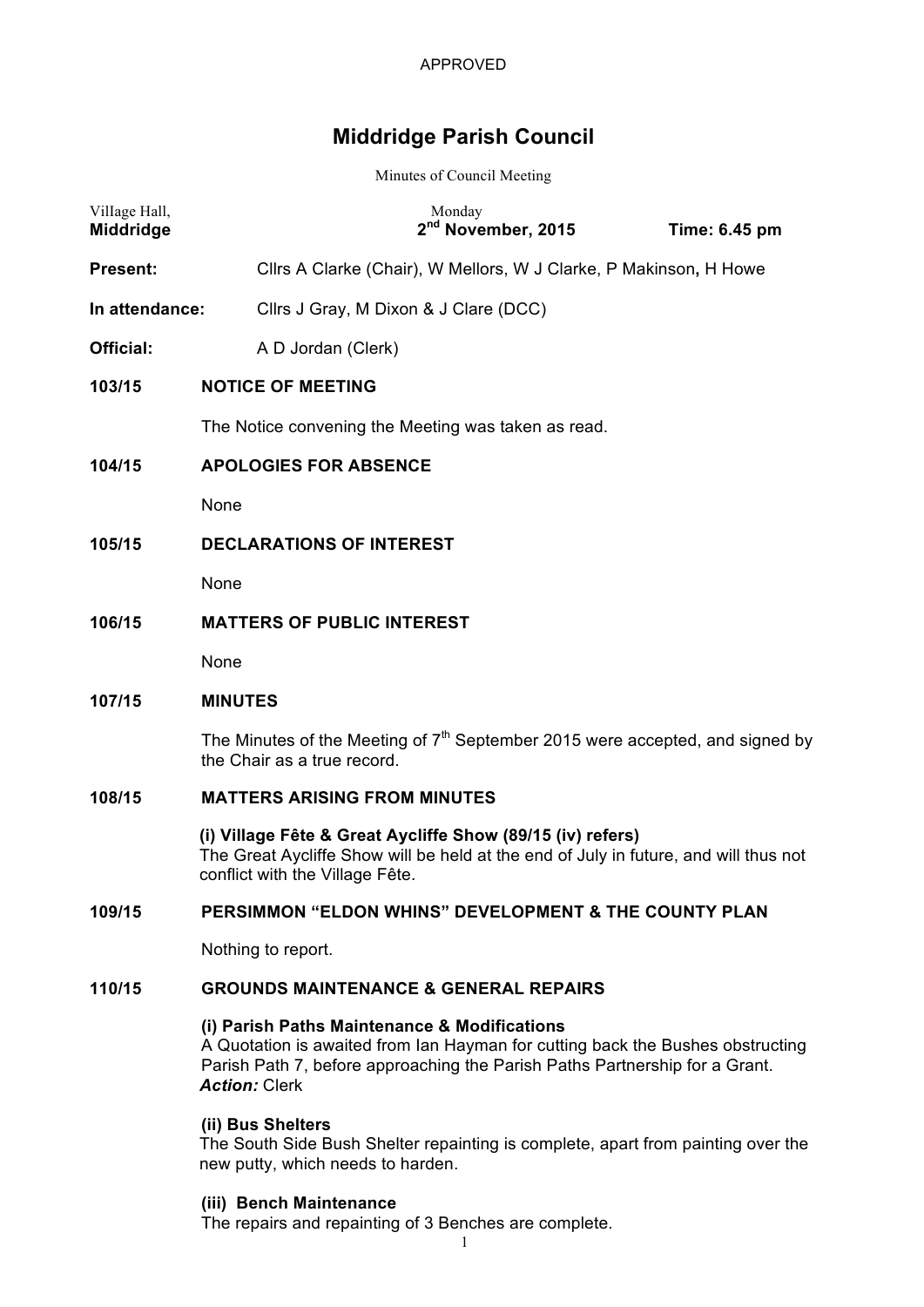#### APPROVED

Memorial Bench – the Concrete Plinth has been laid, ready for the Bench to be installed on  $11^{th}$  or  $12^{th}$  November.

**RESOLVED** that a Letter be written giving the Humphreys permission to erect the Memorial Bench on the Village Green. *Action:* Clerk

### **(iv) 2016 Village Greens Maintenance Contract**

A Quotation will be sought from Ian Hayman. *Action:* Clerk

### **(v) DCC Walls and Lights**

The Council expressed their satisfaction with the work undertaken by DCC in repairing Walls and Street Lights in the Village.

It was noted that although it was originally planned to replace **ALL** the Street Lights in the Village with modern ones, in fact a number of the old-style Lights remain. It was decided to compile a List of these old style Lights, to be supplied to DCC. *Action:* Clerk

## **111/15 COMMUNITY RIGHT TO BID**

The Council's Application for "The Paddock" to be registered as an Asset of Community Value was rejected, because there was insufficient evidence that the use of this Land "furthered the cultural, recreational or sporting interests of the local community".

Cllr W Mellors has found Maps and Photographs at the County Record's Office which clearly show that "The Paddock" was used as Allotments in 1939. The available evidence of this use of "The Paddock" is to be collated. *Action:* Cllr W Mellors

After some discussion it was decided that the possibility of an Application to take over "The Paddock" as part of the DCC "Delivering Differently" Programme should be put into abeyance for the present.

## **112/15 PLANNING APPLICATIONS**

A Planning Application has been submitted for Side and Rear Extensions to 20, Eden Grove. Concern was expressed that this may encroach on a area of Land which is a "Community Asset", and at the apparent size of the proposed Extensions, and it was agreed that the Planning Officer should be contacted. *Action:* Clerk

It was noted that this Planning Application has been "delegated" to a Planning Officer. If the Council wish for this Application to be heard by the Planning Committee, they will have to ask for it to be "called-in".

## **113/15 CHILDREN'S' PLAY AREA**

There have been a number of reports of Dog-Fouling affecting the Play Area, and other Green Spaces in the Village; these are all believed to be due to the same person. This is to be investigated with a view to the Neighbourhood Warden issuing a Caution to the person concerned. *Action:* Clerk

Some of the Nuts holding one of the Junior Swing Seats onto the Chains have been removed, and a Bolt holding the Round Table Top in place is missing.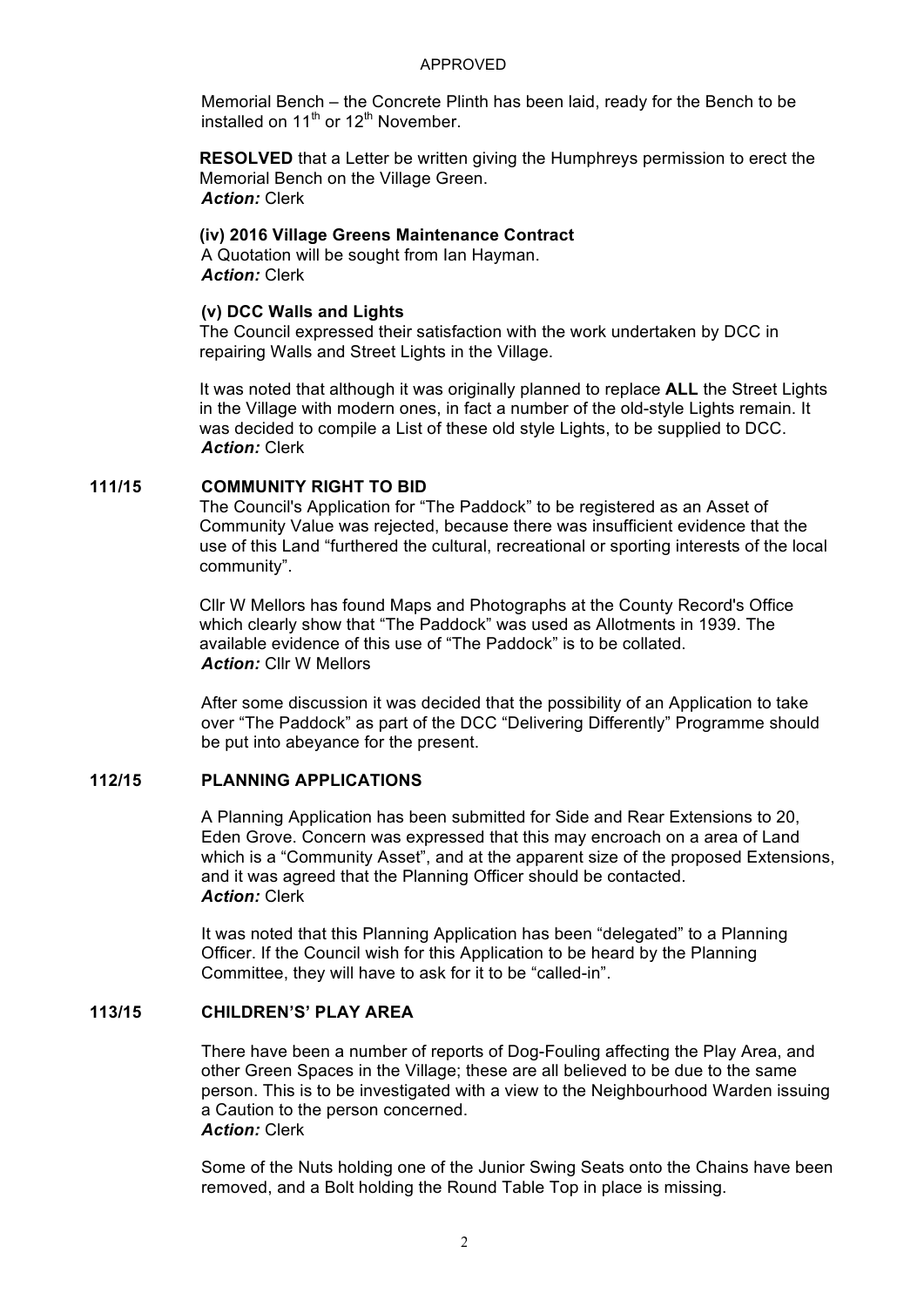#### APPROVED

**RESOLVED** that the necessary repairs be affected by John the Handyman as soon as possible, and any consequent expenditure is authorised. *Action:* Clerk

The Floor Area under the Junior Swings is badly affected by Moss, which needs to be removed, and treatment applied to minimise this problem in future. The Round Table and Bench in the Play Area are badly weathered, and will require treatment next year. The front support Posts of the Bench also require attention. *Action:* Clerk

## **114/15 C35 NEWTON AYCLIFFE TO SHILDON ROAD-TRAFFIC CALMING**

The new Police "Scarecrows" were judged a great success. Unfortunately their reuse has been held up by the lack of a suitably qualified Driver for the Delivery Vehicle.

### **115/15 NEIGHBOURHOOD PLAN**

The Draft Neighbourhood Plan and the proposed Housing Questionnaire were supplied to DCC for their comment. However, it seems that they have yet to look at these documents, and need to be chased. *Action:* Cllr W Mellors

It was noted that DCC refer to the Middridge Neighbourhood Plan as for a 'Residential' rather than an 'Agricultural' area; the Draft Neighbourhood Plan is to be modified to try to correct this. *Action:* Cllr W Mellors

### **116/15 ACCOUNTS FOR PAYMENT**

**RESOLVED** that the 2014/15 Parish Council Accounts as approved by the External Auditor be formally adopted..

Councillors considered a Schedule of Accounts for Payment.

| Payee                        | <b>Purpose</b>                      | <b>Sum</b> |
|------------------------------|-------------------------------------|------------|
| <b>BDO</b>                   | <b>Annual Financial Return Fee</b>  | £120.00    |
| The Royal British Legion     | Remembrance Day Wreath              | £30.00     |
| <b>Hayfields Contracting</b> | <b>Second Parish Paths Cut</b>      | £504.00    |
| John the Handyman            | <b>Bench Repairs &amp; Painting</b> | £280.35    |
| John the Handyman            | Southside Bus Shelter Painting      | £260.00    |
| <b>Hayfields Contracting</b> | <b>Village Greens Grass Cutting</b> | £2160.00   |

**RESOLVED** that the following Accounts be approved for payment:-

#### **117/15 GAMP & CDALC**

The recent GAMP Board Meeting in the Village Hall was extremely well attended.

Cllr A Clarke and the Clerk attended the CDALC AGM in County Hall.

### **118/15 GENERAL CORRESPONDENCE**

None

#### **119/15 ADDITIONAL ITEMS**

#### **(i) Remembrance Sunday**

Cllr A Clarke has the Wreaths. The Parade will meet at 11.45 am in the Village Hall as usual.